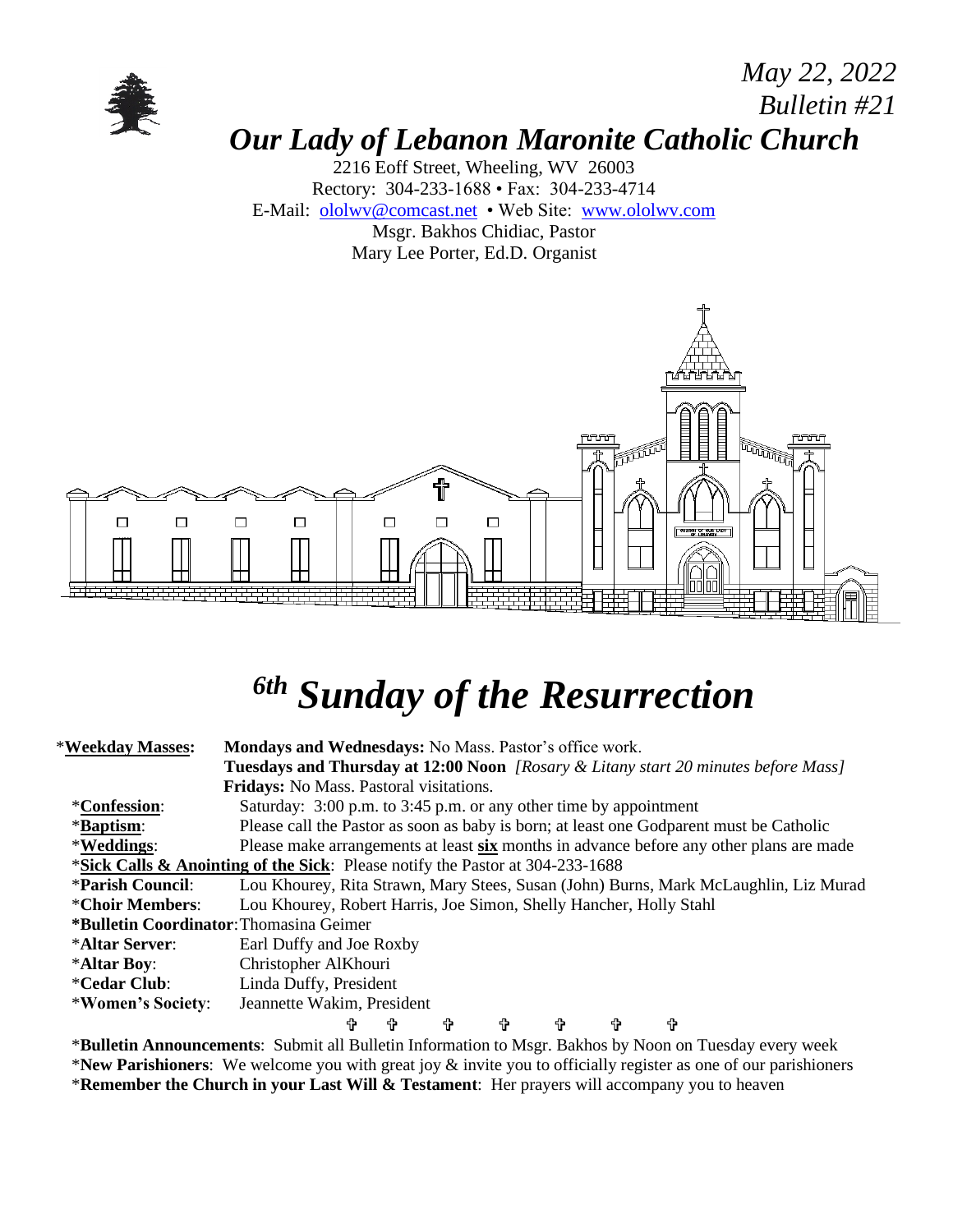# *6 th Sunday of the Resurrection*

Readings: Rom 10:1-13 and Lk 24:36-48

Luke gives us here one of the accounts of the risen Lord's appearance to the apostles. Jesus will have to allow himself to be touched by them, to eat before their eyes, in order to convince them that it is indeed Himself, the crucified One, now restored to life. He is present in a way that is wholly different and yet the same. his Resurrection casts a light on the scriptures in a way which clarifies the past and announces the future, that, in His name, repentance for the forgiveness of sins would be preached to all the nations.

"Their joy was so great they could not believe it…" (Lk 24:47). And we ourselves, if often torn between doubt and belief, can make this act of faith which will allow us, even today, to come into direct contact with the Living One, whose presence is quite different from that of the historical Jesus of Nazareth. The Eucharist is the privileged place where the Church is able to recognize "THE PRINCE OF LIFE" (Acts 3:15) who was offered up as a victim for the sins of the world. The living signs of His resurrection are when we meet together under His leadership, recall His words and the words of scripture, recount the testimony of those who saw Him, joyfully break bread and then head off again into the world where the tiny flame, which was enkindled at the first Eastertide, is spread from person to person. Because life itself is its own sure proof.

What influence does the reality of the Resurrection exercise upon our life as believers today? What place has the understanding of the scriptures in our interpretation of our life in Jesus Christ? Does our meeting with the Risen Lord in the Eucharist make us enthusiastic servants of the good news with which the deepest level of the heart of man, indeed the very depths of the earth, ought to resound?

# *This Weekend, May 21-22: 6th Sunday of the Resurrection*

#### **Saturday, May 21 at 4:00 p.m.:**

- Rosella Saseen, parents Nancepe & Helen, grandparents Shikrey & Helen Saseen by her last Will
- Jane Thomas and Diane Palotay by Eva Lee Powell
- Special Intention

#### **Sunday, May 22 at 10:30 a.m.:**

- David & Tamammie Joseph by their loving grandchildren
- Helen Fielding by her husband Don (Florida)
- Khalil & Sadie & Maria Harb and Annette & Al Togliatti by Jamil Harb (Troy, MI)

### *Next Week Mass Schedule*

**Monday, May 23:** No Mass. Office work.

#### **Tuesday, May 24 at Noon:**

- Robert Rose (Birthday) by Dave & Debbie Sengewalt
- Rosella Saseen, parents Nancepe & Helen, grandparents Shikrey & Helen Saseen by her last Will
- Diane Palotay by Matt & Vickie Gompers
- **Wednesday, May 25:** No Mass. Office work.

#### **Thursday, May 26 at Noon: Ascension of our Lord**

Joel & Astrid McGlumphy (Wedding Anniversary) by Jerry McGlumphy

- Helen Fielding by her husband Don (Florida)
- Sylvia Long, her husband Arthur, & her son Mark by her last will

**Friday, May 27:** No Mass. Pastoral visitations.

# *Next Weekend, May 28-29: 7 th Sunday of the Resurrection*

#### **Saturday, May 28 at 4:00 p.m.:**

Bob Sengewalt by Dave & Debbie Sengewalt

- Living & Deceased of Tom & Judy Brock Jr.
- Cynthia Thomas by Jeannine Thomas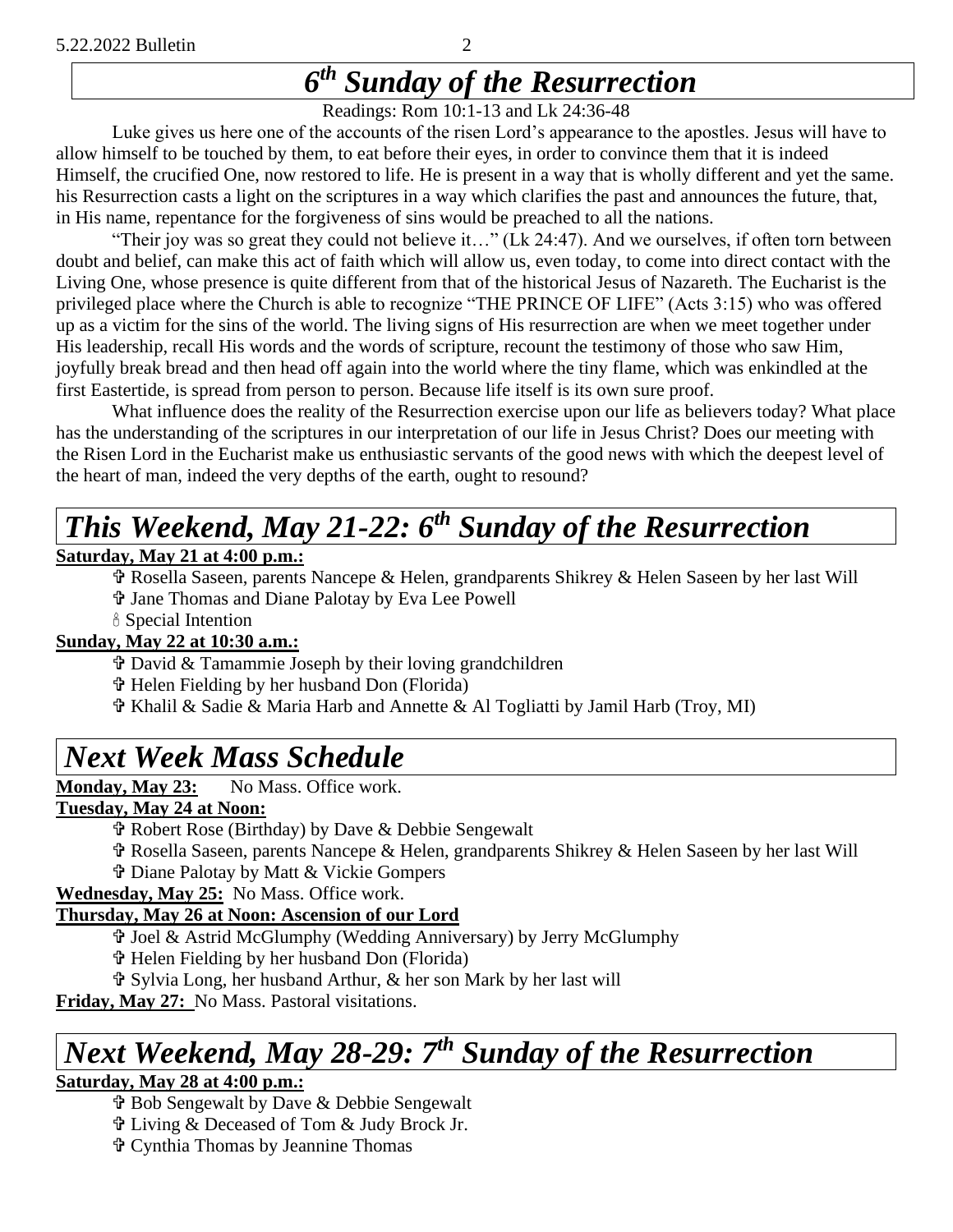#### **Sunday, May 29 at 10:30 a.m.:**

- Bill Dougherty (Birthday) by his wife Carol
- Nicholas and Nimnoom Ghaphery and their daughter Wadad by the Ghafari Family in Michigan
- Khalil & Sadie & Maria Harb and Annette & Al Togliatti by Jamil Harb (Troy, MI)

# *Schedule of Coming Events*

| Rummage Sale             | Saturday, June $4th$ from 8:00 a.m. until 2:00 p.m. |
|--------------------------|-----------------------------------------------------|
| <b>Father Day Masses</b> | From Saturday, June 18 until Friday, June 24        |

### *Flowers to the Blessed Mother during May*

| Week of $05/22/22$ | Mary Lee Porter, Veronic Mushet, & Jeanette Wakim |
|--------------------|---------------------------------------------------|
| Week of $05/29/22$ | Mary Stees, Libby Magnone, & Pam Obyc             |

### *Deceased Fathers' Day Masses* (Saturday, June 18 until Friday, June 24)

- Richard W. Frazier by his wife Luane Frazier and sons Rich and John
- Thomas A. Ferris by his daughter Denise Ferris
- Dennis Fahey by George & Patty Fahey
- Vincent Jacovetty by George & Patty (Jacovetty) Fahey
- Bill Dougherty & Charles Habdo by Carol Dougherty & Lisa Kennedy
- George Fadoul & Joseph Duffy by Mickey & Linda Duffy
- Bob Sengewalt by Dave & Debbie Sengewalt
- Anthony George by his daughter Margaret George (MN)
- Greg George by his sister Margaret George (MN)
- John T. John & D. William Burns by Ron & Susan Burns
- Thomas John & David Joseph by Ron & Susan Burns
- Thomas Jochum by his children & grandchildren
- Ed Shiben & Ray McFarland & Joseph Shiben by John & Dee Shiben
- Ralph Shipley & Thomas Moses, Jr. & Namon Joseph & Thomas Moses,Sr. by Thomasina Geimer
- John B. Moses by his son Jim Moses
- Jan Hendrickson by his son Josh Hendrickson
- Robert J. Shutler, Sr.; Fred Shutler; Harry J. Nolte; Jarry F. Nolte (great-grandfather) by Janet Shutler
- Elias Frenn by Diane & Justin Frenn & Andreah & Zack Riedel
- Samuel Gaudio (father) Holy Bine (husband) by Shirley Bine
- Steve Schlog (father) & Bob Saseen (husband) by Fran Saseen
- Donald A. Nickerson Sr., & Albert Nickerson by their loving Family
- Nicholas Elias by his loving Family
- Holly Bine by his wife Shirley & son Ken
- Mike Joseph & Alphonse Joseph by Vickie Joseph
- Clay Allen & Albert Valles by Vickie Joseph
- Louis Valles by Vickie Joseph
- Silvio (Joe) Perilli & Antonio Perilli by Paula Perilli
- John A. Tapscott by Paula Perilli
- Walter Elwartoski by his son Richard Elwartoski
- Melo J. Wakim by the Wakim Family
- William M. Yeater & Lawrence J. Belt by Chris & Jeannette Wakim & Family
- George Popovich by Joe & Nikki Popovich
- Augie Montalbano by Joe & Nikki Popovich
- Nimon Joseph & Maroon Habeb by Jean Weisner and Family
- George Saseen by his son George Saseen
- Steve Harasuik by his daughter Susan Saseen
- Steve Sofka and Walter Machel by Mr. & Mrs. Mike Sofka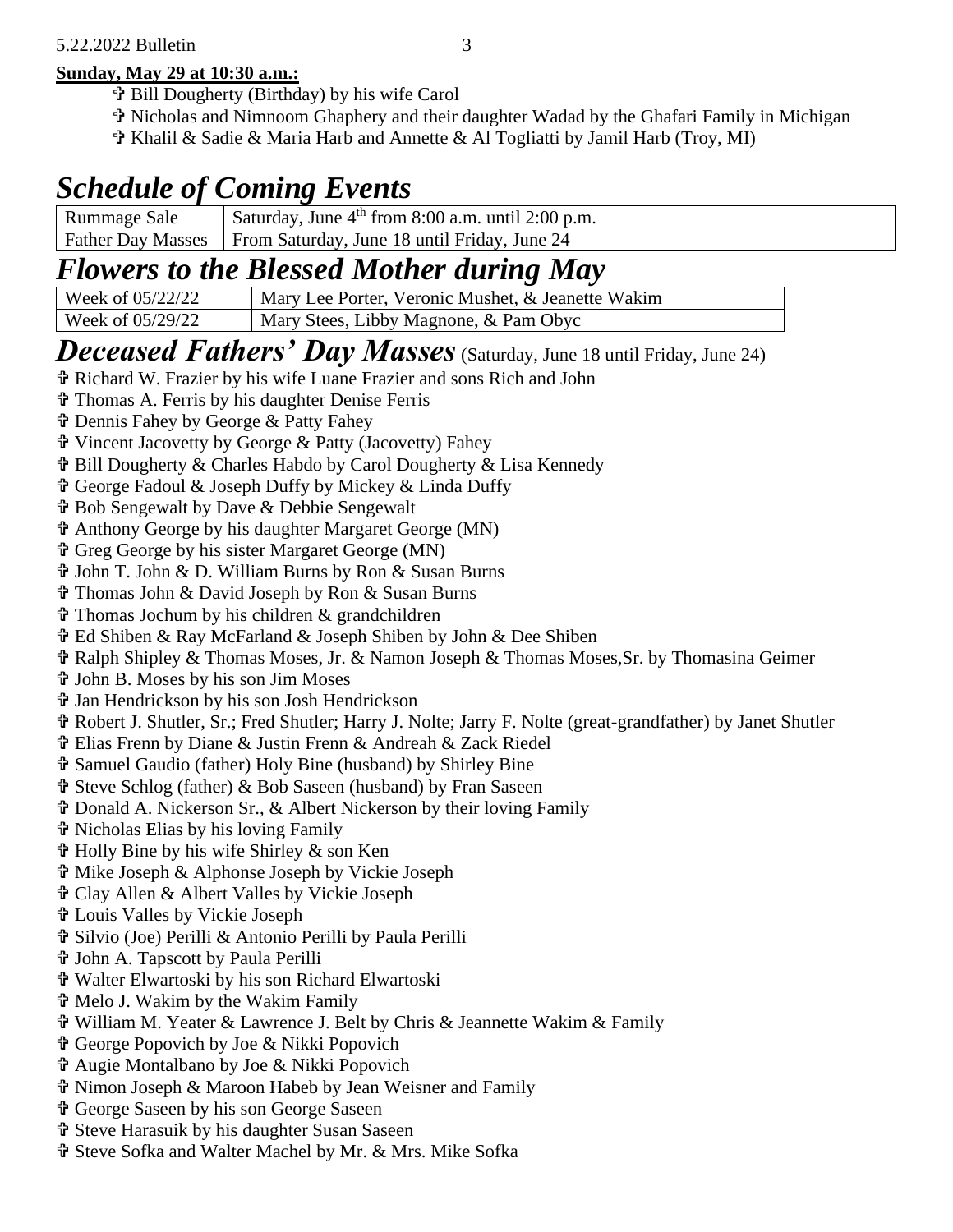- Tim Stanton and Bill Sayre by Mr. & Mrs. Mike Sofka
- William E. Fitzgerald by Dick & Rosemary Coury
- John Wilson (husband) & Rudy Theodore Hodulik & Wayne Wilson by Judy Wilson
- Ray Palotay by the Palotay Family
- Al Schroeder by Mark Schroeder & Jane Wine
- Angelo Polsinelli by Rosalie Conti
- James A. George Sr., by his wife Shirley & Children Tara and Jim Jr.
- Frank Gray by his daughter Shirley George & grandchildren
- Adib Chidiac (father) & Nadim Chidiac (brother) by Msgr. Bakhos

ቶ

## *Prayers for the Living Fathers* (Saturday, June 18 until Friday, June 24)

Trent Jochum by his children

Dr. Adel Frenn, Jim Thomas & Mike Riedel by Diane & Justin Frenn & Andreah & Zack Riedel

Chris Wakim by Laura W. Chapman and Chris N. Wakim

- Joe Popovich by Nikki Popovich
- PJ Lenz by Joe & Nikki Popovich
- George Saseen by Jena, Matt & Luke Saseen
- Michael Sofka, Kevin Sofka, Philip Machel, Krzyztof Kowalski by Sarah Rinehart
- Patrick Rinehart & Terry Rinehart by Sarah Rinehart

### *Birthdays Wishes in the Coming Month:*

- May 23: Jim George Jr.,
- May 27: Emmalena Khourey, Brad McLaughlin
- May 30: Josie Stees Fertig
- June 1: Billy Committee
- June 2: Debbie Sengewalt
- June 5: Earl "Mickey" Duffy, Mary Zaid Stees, Kenly George
- June 7: Jean Weisner
- June 9: Ava DeMuth
- June 14: P.J. Lenz, Kathy Boehm
- June 15: Becky Joseph Ferrera
- June 20: Nick Ghaphery, Jr.

| <b>Your Church Support Last Week</b> |                                                                                              |  |  |  |
|--------------------------------------|----------------------------------------------------------------------------------------------|--|--|--|
| \$1,481.00                           | <b>Sunday Collection</b>                                                                     |  |  |  |
| 26.50                                | Candles                                                                                      |  |  |  |
| 190.00                               | Donation to the church                                                                       |  |  |  |
| 70.00                                | Donation in Memory of Diane Palotay                                                          |  |  |  |
| 1,485.00                             | Mahrajan                                                                                     |  |  |  |
| 60.00                                | Parking                                                                                      |  |  |  |
| 145.00                               | <b>Utilities</b>                                                                             |  |  |  |
| 809.00                               | <b>Bake Sale</b>                                                                             |  |  |  |
|                                      | \$4,266.50 Total Deposits: May God reward you abundantly for supporting your spiritual home! |  |  |  |
|                                      | Finance Committee: Lou Khourey, Mary Stees, Linda Duffy, Susan Burns, Liz Murad              |  |  |  |

# *Please Pray for Those on Our Prayer List*

*(Note: Please call Msgr. Bakhos if you need your name added to our Prayer List. HIPPA regulations)*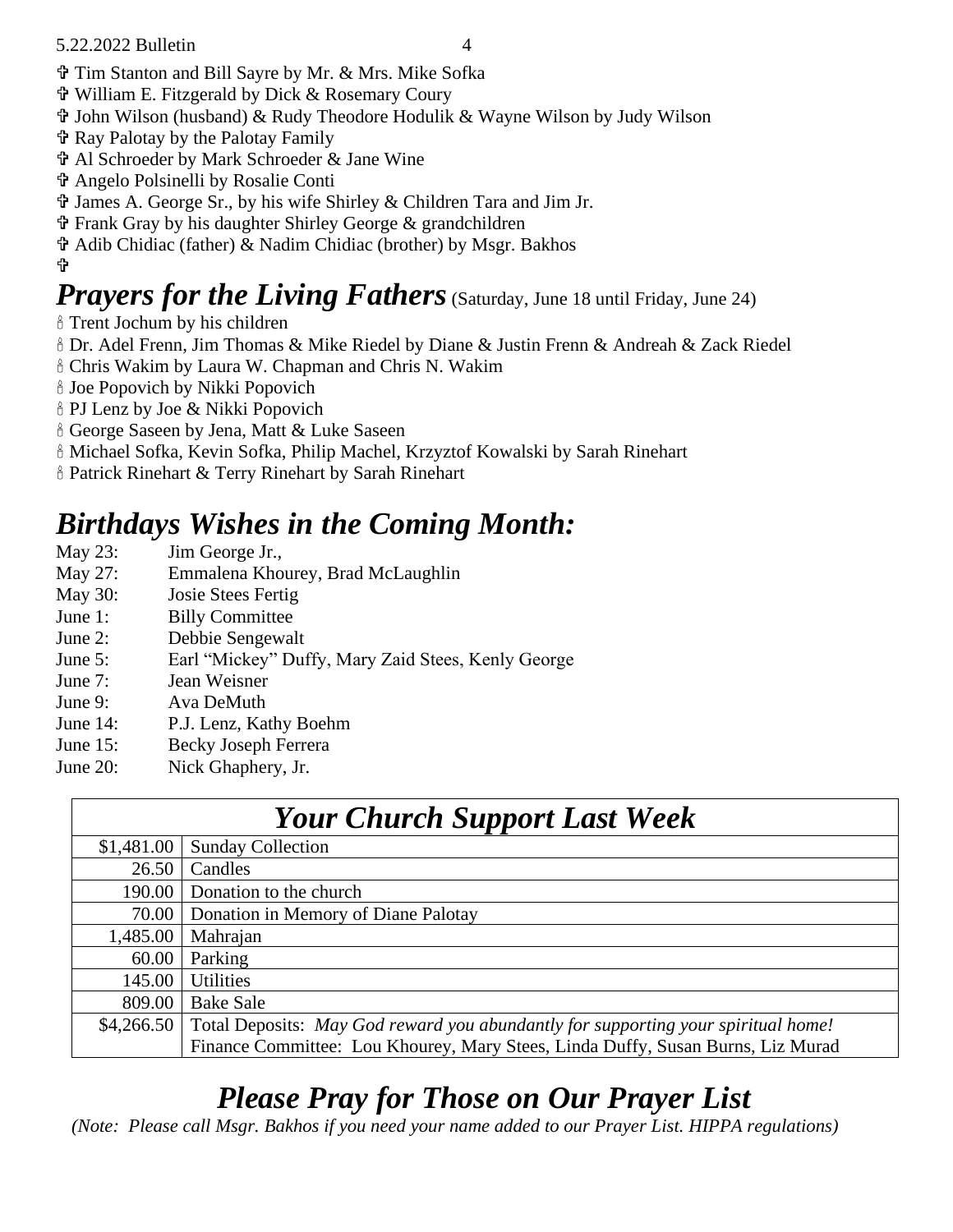Renee Beabout (daughter of Marge John), Joe Bryan, Regina Hancher, Thomasina Geimer, Mary Stees, Rex & Rita Strawn, Viola J. Yeater (mother of Jeannette Wakim), Mary Thomas, Jack Hogan (infant son of Mark & Michaela Hogan & great nephew of Lou Khourey), Justin Frenn, Elia Frenn, John Shiben, Patty Fahey, Fred Schweizer (brother of our organist Mary Lee Porter), Ted Olinski, Patricia Corder,

#### *What's New?*

### *Bake Sale Financial Report*

| Income   | <b>Expenses</b> | Net Profit |  |  |  |
|----------|-----------------|------------|--|--|--|
| 8,640.48 | 7 371 <i>74</i> | 6 319 24   |  |  |  |
|          |                 |            |  |  |  |

### *Many Thanks*

--To Randy Weisner for taking care of the church electronic needs and other projects. --To Ron & Kim Gibbone for cleaning the double oven in the kitchen. Job well done.

# *Rummage Sale (Saturday, June 4 from 8 a.m. until 2 p.m.)*

Starting on Tuesday, May 10 through Thursday, May 26, every Tuesday, Wednesday and Thursday of each week, the basement hall will be open from 12 Noon until 3:00 p.m., for drop-offs. If a different day and time is needed, please call Linda to make arrangements, 304-242-6853. Thank you for all the donations!

### *2022 Mahrajan (Festival) (Sunday, August 14, 2022)*

Please mark your calendars for Sunday, Aug 14, 2022 and plan on spending the day with us celebrating the Lebanese Mahrajan (Festival) at Oglebay Park!

The Lebanese Festival will begin with an outdoor Mass at 10:00 a.m. followed by the Mahrajan which will begin at 11:30 a.m. (or after mass) and close at 7:00 p.m. The committee will keep you updated on planning progress in the weekly bulletin. We also ask that you please feel free to make any suggestions or share your thoughts with any committee member.



- **Logo**. We have a **NEW Lebanese Festival Logo!** Please log-on to the Lebanese Fest Facebook page to view our NEW logo. **Please "Like" us on Facebook.**

- **Band** & **Singer** have been booked and contract signed.

- **50/50 Raffle** announcement has been mailed. The 50/50 Raffle will give you an opportunity to win \$5,000 if all tickets are sold! This year, we are only selling 500 numbered tickets. Tickets are \$20 each. You can purchase tickets from any Festival Committee member or call the church at 304-233-1688 for details. We will also be selling tickets after mass on Saturday's and Sunday's leading up to the day of the festival.

- **Festival Ad Book**. We are accepting ads for the Ad Book. If you have purchased an ad in past years, you should have received information in the mail. We are asking you to please consider renewing your previous ad or purchase new ad space for this year.

- **Menu items:** All your favorite Lebanese food items are planned. More details to follow.

- **Volunteers:** We love and need our volunteers! No event can be successful without the help of our volunteers. If you are able to volunteer, please contact any committee member.

#### **Mahrajan Committee:**

Liz Murad, Mahrajan Committee Chairperson, Monsignor Bakhos, Lou Khourey, Susan John-Burns, Nick John, Ryan Storm, Ava Murad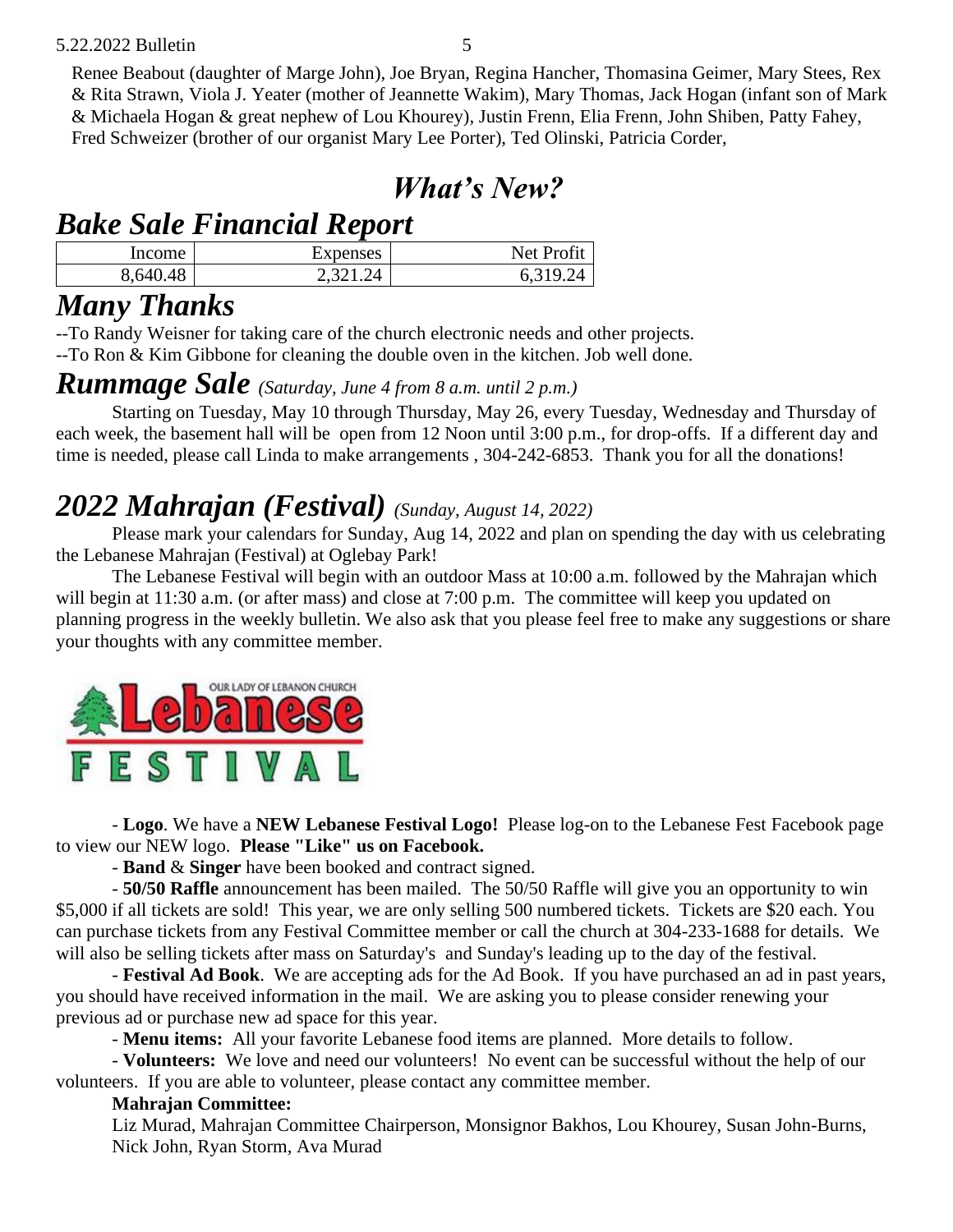### *Spirituality: Psalm 23*

Some probably never thought nor looked at Psalm 23 in this way, even though they say it over and over again. The Lord is my Shepherd *That's Relationship!* I shall not want *That's Supply!* He made me to lie down in green pastures *That's Rest!* He leads me beside the still waters *That's Refreshment!* He restored my soul *That's Healing!* He leads me in the paths of righteousness *That's Guidance!* For His name sake *That's Purpose!* Yea, though I walk through the valley of the shadow of death *That's Testing!* I will fear no evil *That's Protection!* For Thou art with me *That's Faithfulness!* Your rod and your staff they comfort me *That's Discipline!* You prepared a table before me in the presence of mine enemies *That's Hope!* You anointed my head with oil *That's Consecration!* My cup overflows *That's Abundance!* Surely goodness and mercy shall follow me all the days of my life *That's Blessing!* And I will dwell in the house of the Lord *That's Security!* Forever *That's Eternity!*

#### *Wisdom*

#### **Funny, Isn't it ?!**

Funny how hard it is to read a single chapter in the Bible,

but how easy it is to read 100 pages of a best selling novel.

Funny how people fight to get a front seat at any game or concert,

but scramble to get a back seat at church services.

Funny how we need 2 or 3 weeks advance notice to fit a church event into our schedule, but can adjust our schedule for an outing with friends at the last moment.

Funny how hard it is for people to learn a simple gospel well enough to tell others, but how simple it is for the same people to share a good piece of gossip.

Funny how we believe anything the newspaper says,

but question everything the Bible says.

Funny how everyone wants to go to heaven,

provided they do not have to believe, or to think, or to say, or do anything.

Funny how you can send a thousand jokes through e-mail and they spread like wildfire,

but when you start sending messages regarding the Lord, people hesitate to forward them for fear of being found out.

FUNNY, ISN'T IT ?

Are you laughing? Are you thinking? Actually, it isn't funny at all!

"The greatest cause of atheism in the world today is people who proclaim the Lord with their lips and deny Him by their lifestyle. That is what an unbelieving world simply finds unbelievable!"

# *Story: Life is precious*

I stopped and watched a beggar boy as he carefully searched through the garbage-filled gutter that ran along the outside of my home. I knew he had to be scrounging for food so I called out to get his attention. For a second, I thought he might have glanced up at me, but then I realized I just happened to be standing where he looked. I felt the same disappointment I had felt with him many times before. Even though he was filthy, shoeless, dressed in rags, and obviously hungry, my shouted offers of help were repeatedly ignored.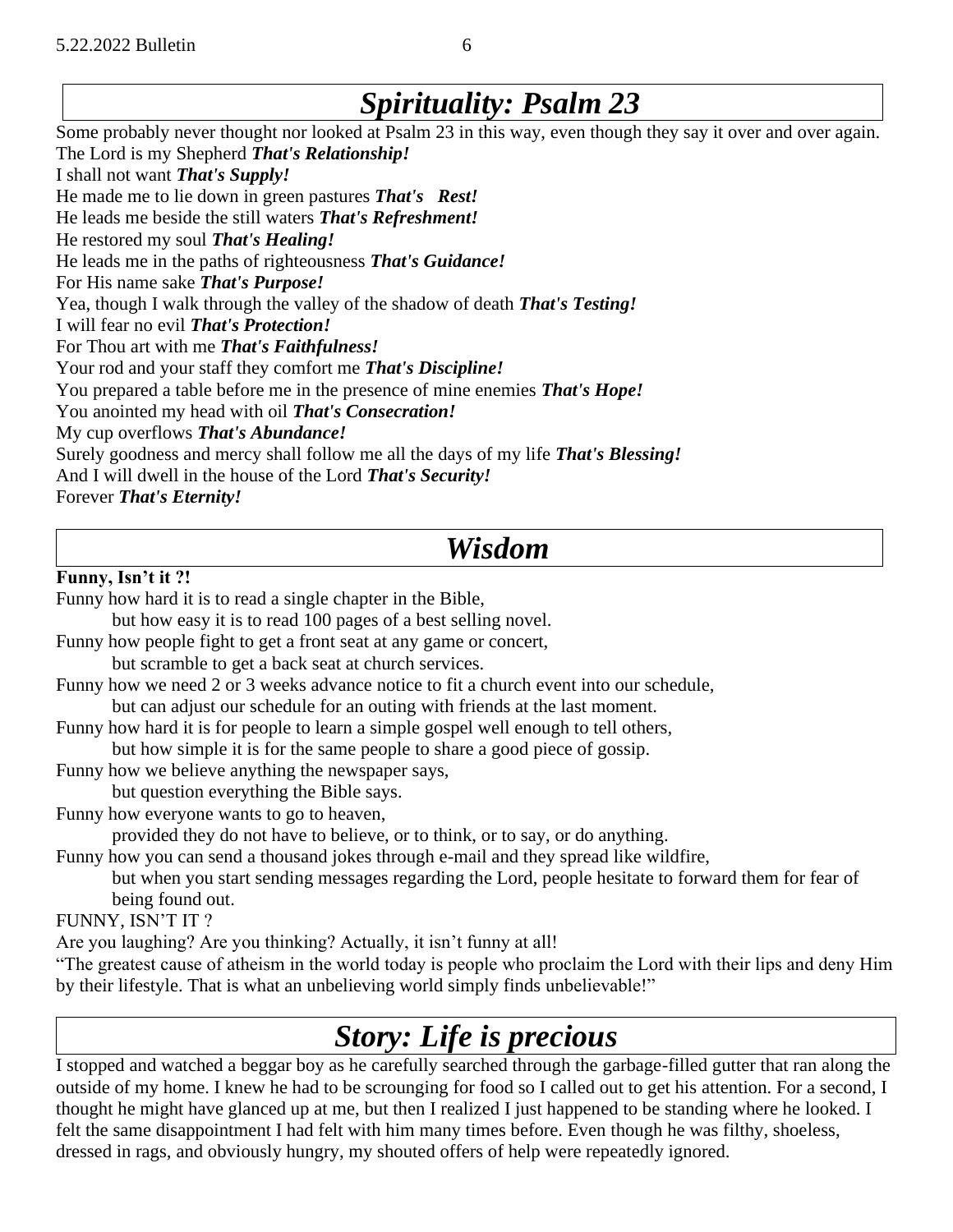"Why," I wondered, "doesn't he want my help?"

As a charitable person, it is my job to feed, clothe, and educate the poorest of the poor. During my twenty-plus years as a Catholic missionary, I have seen hundreds of thousands of poor children and homeless families. But this particular boy puzzled me. It was obvious he needed help, yet he seemingly would have none of it. Leaving him alone, I walked back to the orphanage and began to pore over the financial books. Frustrated at the realization that we were going to end the fiscal year two thousand dollars in debt, I had to make a difficult decision.

"We will not accept any more children into the program this year," I told our staff and volunteers in a strong clear voice. "We simply can't do it. How can we take in any more children when we can't even feed those we already have?"

Even though I hated the thought of turning needy children away, this time I was determined to stick by my decision.

Two days later, a surprise visitor knocked at my door. It was my shoeless friend! Covered with lice and foul smelling, he held up his hand and made a strange guttural sound from his throat. At first, I was confused, but then it hit me that he was deaf and could not speak. The poor child had ignored me all that time because he had never heard me call to him.

My confused smile broke into very loud laughter. God had sent me the one boy who could get me to break my commitment not to accept another child. God was letting me know it was He and not I who was ultimately in charge of such things.

Frank joined our mission that very same day. Abandoned by his father at birth, he was raised in the streets by an indifferent, alcoholic mother. When he was six-months old, a severe illness robbed him of his hearing, He had been begging on the streets for food since the age of four. The streets became his home. His bed was wherever he laid down to sleep at night.

Frank came into our very large family that day bringing with him bad habits, lice, fleas and rotted teeth. He also came with a very sharp mind, survival instincts, and keen emotions. Violence on TV could bring forth an anguished cry just as quickly as watching a mother kiss her son good night would bring tears to his eyes. I can only guess at the nightmares that often disrupted his sleep. Over the years, Frank was taught to communicate and he was able to receive an education. When his grade-school education came to an end at the mainstream public school, the teachers pooled their examination scores to determine the valedictorian. On the day of grade school graduation, it was Frank who was asked to come up and receive the honor—much to his surprise, but not to that of his wildly cheering classmates.

In times of desperation and when the hard work seems too much, I am sometimes tempted to give up. It is at those times, however, that I think of Frank. He is on his own now, working full-time and still studying on weekends. Because of his physical limitations, his salary is low. Still, he smiles a lot and works hard. He visits his mother who abandoned him to the streets so many years ago, and he goes to Mass often. I regularly ask our Blessed Mother to watch over this special child of God. I believe that she already has.

### *A Time to Laugh (11)*

### *Truth*

Old actress: *"I really don't know my age. It keeps changing from minute to minute."*

# *Truth*

An American tourist was traveling abroad for the first time. On arrival at his first foreign airport, he was faced with a choice between two passageways. One of which was marked CITIZENS and the other ALIENS. He promptly headed for the first one. When told later that he would have to stand in the other line. He protested, *"But I'm no alien, I'm an American."*

### *Truth*

When the English playwright Oscar Wilde arrived at his club late at night after witnessing the first presentation of a play that had been a complete failure, someone asked, *"How did your play go tonight, Oscar?" "Oh,"* said Wilde, *"the play was a great success. The audience was a failure."*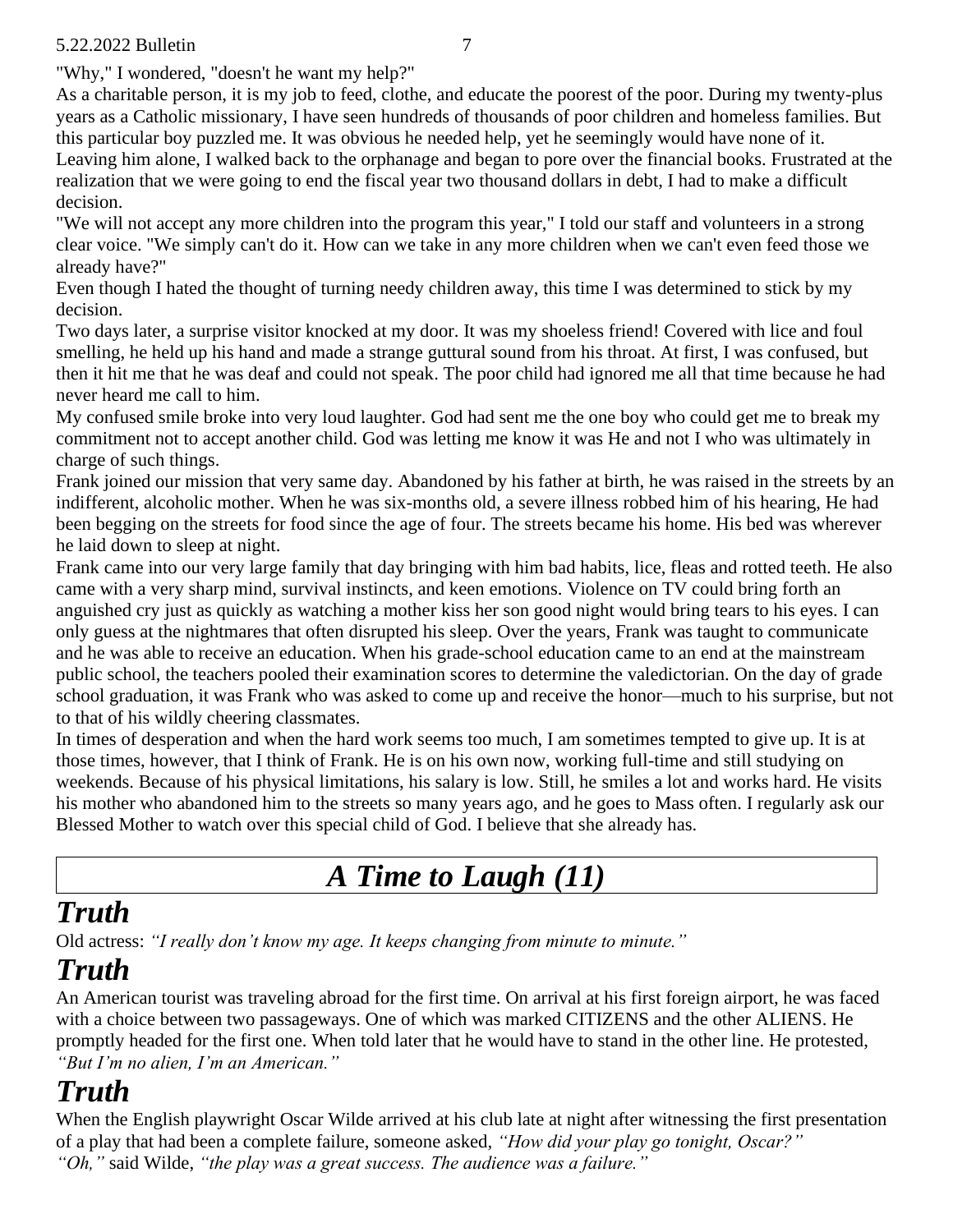### *Grace*

The President of the largest Banking Corporation in the world was in hospital. One of the Vice-Presidents came to visit him with this message:

"I bring you the good wishes of our board of directors, that you should be restored to health and live to be hundred years. That's an official resolution passed by the majority of 15 to 6 with 2 abstentions."

# *Truth*

Nasruddin was arrested and taken to court on the charge that he was stuffing horsemeat into the chicken cutlets he served at his restaurant.

Before passing sentence the judge wanted to know in what proportion he was mixing horsemeat with chicken flesh. Nasruddin said, on oath, *"It was fifty-fifty, your honor."*

I am who I am

A little boy was overheard praying: *"Lord, if you can't make me a better boy, don't worry about it. I'm having a real good time like I am."*

# *I am who I am*

A little boy was overheard praying: *"Lord, if you can't make me a better boy, don't worry about it. I'm having a real good time like I am."*

# *Tell me this won't happen to us!*

Three sisters, ages 92, 94 and 96, live in a house together. One night the 96-year-old draws a bath. She puts her foot in and pauses. She yells to the other sisters, 'Was I getting in or out of the bath?'

The 94-year-old yells back, 'I don't know. I'll come up and see.' She starts up the stairs and pauses 'Was I going up the stairs or down?

The 92-year-old is sitting at the kitchen table having tea listening to her sisters, she shakes her head and says, 'I sure hope I never get that forgetful, knock on wood.' She then yells. I'll come up and help both of you as soon as I see who's at the door.'

# *Tell me this won't happen to us!*

Three retirees, each with a hearing loss, were playing golf one fine March day. One remarked to the other, 'Windy, isn't it?'

'No,' the second man replied, 'it's Thursday.'

And the third man chimed in, 'So am I. Let's have a beer'

# *Famous Quotes (12)*

--When arguing with a stupid person, be sure he isn't doing the same thing.

--A man never tells you anything until you contradict him. (Bernard Shaw)

- --Between friends differences in taste or opinion are irritating in direct proportion to their triviality (Auden)
- --Silence is one of the hardest things to refute. (Josh Billings)
- --A man convinced against his will is of the same opinion still. (Samuel Butler)
- --A contentious man will never lack words.
- --Men may be convinced, but they cannot be pleased, against their will. (Samuel Johnson)
- --You have not converted a man because you have silenced him.
- --There are two sides to every question. (Greek proverb)
- --A long dispute means both parties are wrong. Voltaire
- --Any fact is better established by two or three good testimonies than by a thousand arguments. (N. Emmons)
- --I learned long ago never to wrestle with a pig. You get dirty, and besides, the pig likes it. (Cyrus Ching)
- --There is nothing so annoying as arguing with somebody who knows what he is talking about.
- --If you win all your arguments, you'll end up with no friends.